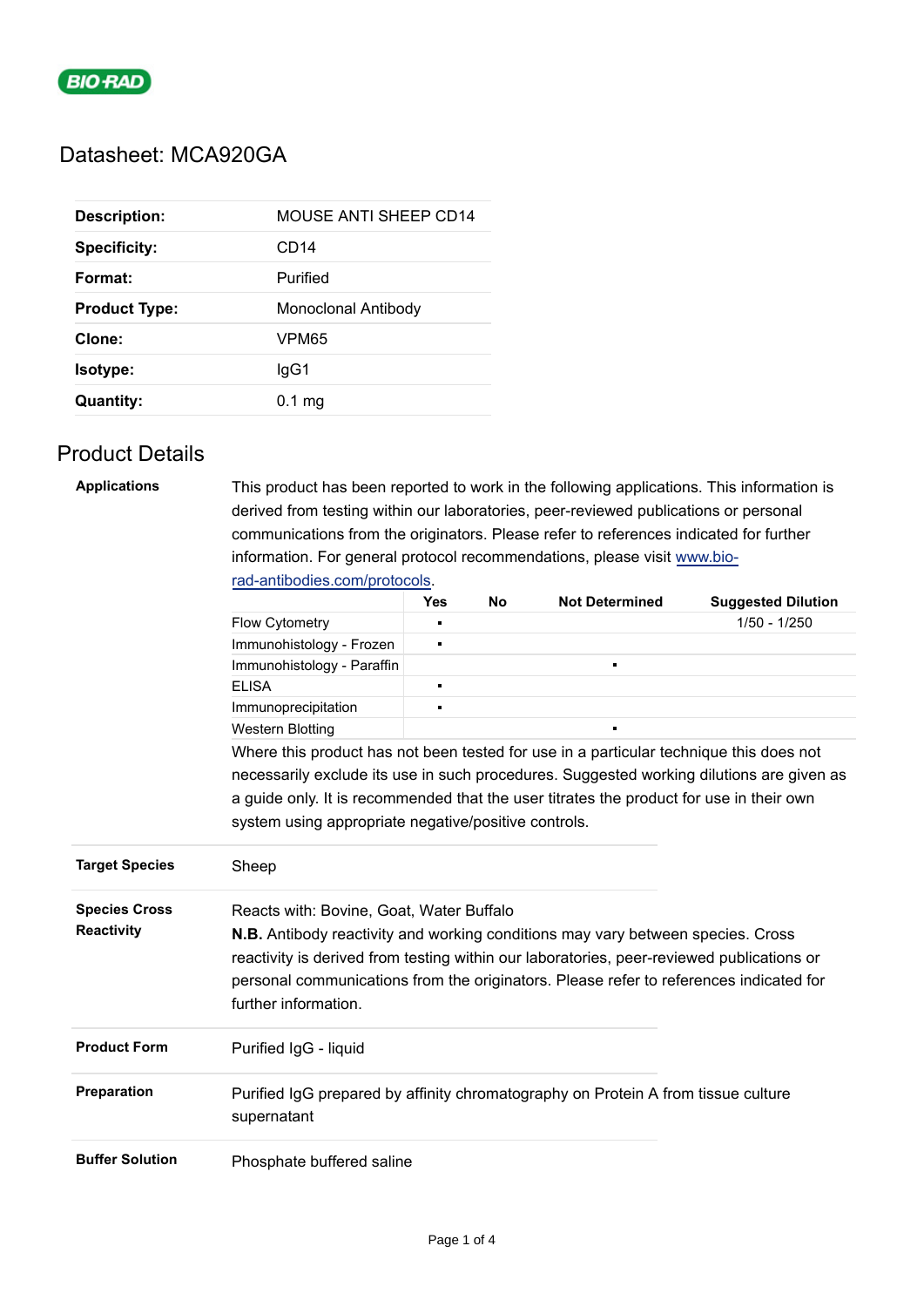| <b>Preservative</b><br><b>Stabilisers</b> | 0.09% Sodium Azide (NaN <sub>3</sub> )                                                                                                                                                                                                                                                                                                                                                                                                                                                                                                                                                                                                                                                                                                                                                                                                                                                                                                                                                                                                                                                                                                                                                                                                                                                                                                                                                                                                                         |
|-------------------------------------------|----------------------------------------------------------------------------------------------------------------------------------------------------------------------------------------------------------------------------------------------------------------------------------------------------------------------------------------------------------------------------------------------------------------------------------------------------------------------------------------------------------------------------------------------------------------------------------------------------------------------------------------------------------------------------------------------------------------------------------------------------------------------------------------------------------------------------------------------------------------------------------------------------------------------------------------------------------------------------------------------------------------------------------------------------------------------------------------------------------------------------------------------------------------------------------------------------------------------------------------------------------------------------------------------------------------------------------------------------------------------------------------------------------------------------------------------------------------|
| <b>Carrier Free</b>                       | Yes                                                                                                                                                                                                                                                                                                                                                                                                                                                                                                                                                                                                                                                                                                                                                                                                                                                                                                                                                                                                                                                                                                                                                                                                                                                                                                                                                                                                                                                            |
| Approx. Protein<br><b>Concentrations</b>  | IgG concentration 1.0 mg/ml                                                                                                                                                                                                                                                                                                                                                                                                                                                                                                                                                                                                                                                                                                                                                                                                                                                                                                                                                                                                                                                                                                                                                                                                                                                                                                                                                                                                                                    |
| Immunogen                                 | Ovine macrophages                                                                                                                                                                                                                                                                                                                                                                                                                                                                                                                                                                                                                                                                                                                                                                                                                                                                                                                                                                                                                                                                                                                                                                                                                                                                                                                                                                                                                                              |
| <b>External Database</b><br>Links         | <b>UniProt:</b><br><b>Related reagents</b><br>Q06AV9                                                                                                                                                                                                                                                                                                                                                                                                                                                                                                                                                                                                                                                                                                                                                                                                                                                                                                                                                                                                                                                                                                                                                                                                                                                                                                                                                                                                           |
| <b>Fusion Partners</b>                    | Spleen cells from immunised BALB/c mice were fused with cells of the mouse NS0<br>myeloma cell line                                                                                                                                                                                                                                                                                                                                                                                                                                                                                                                                                                                                                                                                                                                                                                                                                                                                                                                                                                                                                                                                                                                                                                                                                                                                                                                                                            |
| <b>Specificity</b>                        | Mouse Anti Sheep CD14 antibody, clone VPM65 recognizes Ovine CD14, a<br>GPI-anchored 55 kDa membrane glycoprotein and monocyte/macrophage differentiation<br>antigen belonging to the lipopolysaccharide receptor family. Ovine CD14 is expressed by<br>monocytes, macrophages and peripheral blood granulocytes.<br>CD14 acts as a receptor for the potent bacterial endotoxin, lipopolysaccharide (LPS),                                                                                                                                                                                                                                                                                                                                                                                                                                                                                                                                                                                                                                                                                                                                                                                                                                                                                                                                                                                                                                                     |
|                                           | facilitated by LPS-binding protein (LBP). The binding of LPS to CD14 results in cell<br>activation, the release of cytokines and the inflammatory response, which has been shown<br>to upregulate the cell surface expression of adhesion molecules.                                                                                                                                                                                                                                                                                                                                                                                                                                                                                                                                                                                                                                                                                                                                                                                                                                                                                                                                                                                                                                                                                                                                                                                                           |
| <b>Flow Cytometry</b>                     | Use 10ul of the suggested working dilution to label $10^6$ cells or cells or 100ul whole blood                                                                                                                                                                                                                                                                                                                                                                                                                                                                                                                                                                                                                                                                                                                                                                                                                                                                                                                                                                                                                                                                                                                                                                                                                                                                                                                                                                 |
| <b>References</b>                         | 1. Akesson, C.P. et al. (2008) Phenotypic characterisation of intestinal dendritic cells in<br>sheep. Dev Comp Immunol. 32: 837-49.<br>2. Gupta, V.K. et al. (1996) Identification of the sheep homologue of the monocyte cell<br>surface molecule--CD14. Vet Immunol Immunopathol. 51 (1-2): 89-99.<br>3. Summers, C. et al. (2012) The distribution of immune cells in the lungs of classical and<br>atypical ovine pulmonary adenocarcinoma. Vet Immunol Immunopathol. 146: 1-7.<br>4. Langrova, T. et al. (2008) Expression of CD14 and CD44 on bovine polymorphonuclear<br>leukocytes during resolution of mammary inflammatory response induced by<br>muramyldipeptide and lipopolysaccharide Veterinarni Medicina, 53: 1-11<br>5. Andréoletti, O. et al. (2002) Phenotyping of protein-prion (PrPsc)-accumulating cells in<br>lymphoid and neural tissues of naturally scrapie-affected sheep by double-labeling<br>immunohistochemistry. J Histochem Cytochem. 50: 1357-70.<br>6. Berthon, P. and Hopkins, J. (1996) Ruminant cluster CD14. Vet Immunol Immunopathol.<br>52: 245-8.<br>7. Chan, S.S. et al. (2002) Generation and characterization of ovine dendritic cells derived<br>from peripheral blood monocytes. Immunology. 107 (3): 366-72.<br>8. Daniel,. J.A. et al. (2003) Leptin, tumor necrosis factor-alpha (TNF), and CD14 in ovine<br>adipose tissue and changes in circulating TNF in lean and fat sheep. J Anim Sci. 81:<br>2590-9. |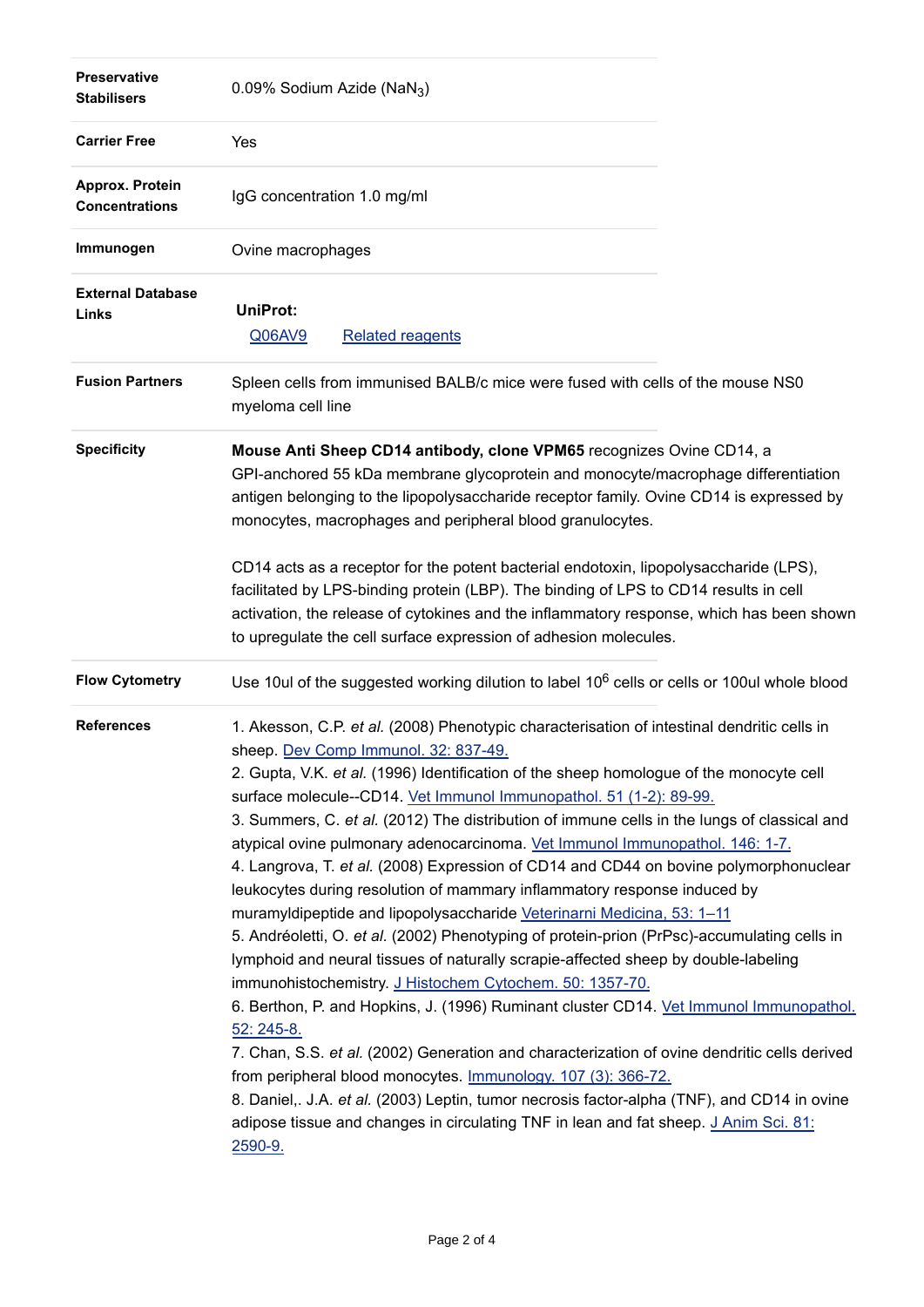9. Foulon, E. & Foucras, G. (2008) Two populations of ovine bone marrow-derived dendritic cells can be generated with recombinant GM-CSF and separated on CD11b expression. [J Immunol Methods. 339 \(1\): 1-10.](http://www.ncbi.nlm.nih.gov/pubmed/18718839)

10. González, L. *et al.* (2001) Detection of immune system cells in paraffin wax-embedded ovine tissues. [J Comp Pathol. 125: 41-7.](http://www.ncbi.nlm.nih.gov/pubmed/11437515)

11. Merkwitz, C. *et al.* (2013) Dual origin, development, and fate of bovine pancreatic islets. [J Anat. 222: 358-71.](http://www.ncbi.nlm.nih.gov/pubmed/23171225)

12. Newland, A. *et al.* (2004) Ovine dendritic cells transduced with an adenoviral

CTLA4eEGFP fusion protein construct induce hyporesponsiveness to allostimulation. [Immunology. 113: 310-7.](http://www.ncbi.nlm.nih.gov/pubmed/15500617)

13. Ryan, S. *et al.* (2000) Infection of dendritic cells by the Maedi-Visna lentivirus. [J Virol.](http://www.ncbi.nlm.nih.gov/pubmed/11024138) 74: 10096-103.

14. Sladek, Z. and Rysanek, D. (2010) Apoptosis of resident and inflammatory macrophages before and during the inflammatory response of the virgin bovine mammary gland. [Acta Vet Scand. 52: 12.](http://www.ncbi.nlm.nih.gov/pubmed/20144206)

15. Fulton, B.E. Jr. *et al.* (2006) Dissemination of bovine leukemia virus-infected cells from a newly infected sheep lymph node. [J Virol. 80: 7873-84.](http://www.ncbi.nlm.nih.gov/pubmed/16873244)

16. Roperto, S. *et al.* (2011) PBMCs are additional sites of productive infection of bovine papillomavirus type 2. [J Gen Virol. 92: 1787-94.](http://www.ncbi.nlm.nih.gov/pubmed/21525209)

17. Spanel-Borowski, K. *et al.* (1997) Immunolocalization of CD18-positive cells in the bovine ovary. [J Reprod Fertil. 111: 197-205.](http://www.ncbi.nlm.nih.gov/pubmed/9462286)

18. Zladek,Z and Rysanek,D. (2008) Expression of macrophage CD14 receptor in the course of experimental inflammatory responses induced by lipopolysaccharide and muramyl dipeptide [Veterinarni Medicina: 53: 347–57](http://www.vri.cz/docs/vetmed/53-7-347.pdf)

19. Sladek, Z. *et al.* (2001) Leukocytes in bovine virgin mammary gland: flow cytometry imaging during development and resolution of induced influx [Vet. Med. Czech, 46: 190–98](http://vri.cz/docs/vetmed/46-8-190.pdf) 20. Vilmos, P., *et. al* (1996) Phylogenetically conserved epitopes of leukocyte antigens [Vet](http://www.ncbi.nlm.nih.gov/pubmed/8896233) Immunol Immunopath. 52: 415-426

21. Bischoff, J. *et al.* (2016) CD45 Expression in Mitral Valve Endothelial Cells After Myocardial Infarction. [Circ Res. 119 \(11\): 1215-25.](http://www.ncbi.nlm.nih.gov/pubmed/27750208)

22. Sladek, Z. & Rysanek, D. (2010) Apoptosis of resident and inflammatory macrophages before and during the inflammatory response of the virgin bovine mammary gland. [Acta](http://www.ncbi.nlm.nih.gov/pubmed/20144206) Vet Scand. 52: 12.

23. Douet, J.Y. *et al.* (2016) Mononucleated Blood Cell Populations Display Different Abilities To Transmit Prion Disease by the Transfusion Route. [J Virol. 90 \(7\): 3439-45.](http://www.ncbi.nlm.nih.gov/pubmed/26764000) 24. Zavadilova, T. (2019) The Effect of Muramyl Dipeptide and Lipopolysaccharide on Expression of CD14 and CD44 by Mammary Gland Neutrophils *in vitro* [J Microbiol,](http://dx.doi.org/10.15414/jmbfs.2019.9.special.467-472) Biotechnol and Food Sci. 9 (Special issue): 467-72.

25. Curina, G. *et al.* (2018) Evaluation of immune responses in mice and sheep inoculated with a live attenuated *Brucella melitensis.* REV1 vaccine produced in bioreactor. [Vet](http://www.ncbi.nlm.nih.gov/pubmed/29571517) Immunol Immunopathol. 198: 44-53.

26. Pedro, A.R.V. *et al.* (2021) Dectin-1-Mediated Production of Pro-Inflammatory Cytokines Induced by Yeast β-Glucans in Bovine Monocytes. [Front Immunol. 12: 689879.](http://www.ncbi.nlm.nih.gov/pubmed/34122455)

**Storage** This product is shipped at ambient temperature. It is recommended to aliquot and store at -20 $\degree$ C on receipt. When thawed, aliquot the sample as needed. Keep aliquots at 2-8 $\degree$ C for short term use (up to 4 weeks) and store the remaining aliquots at -20°C.